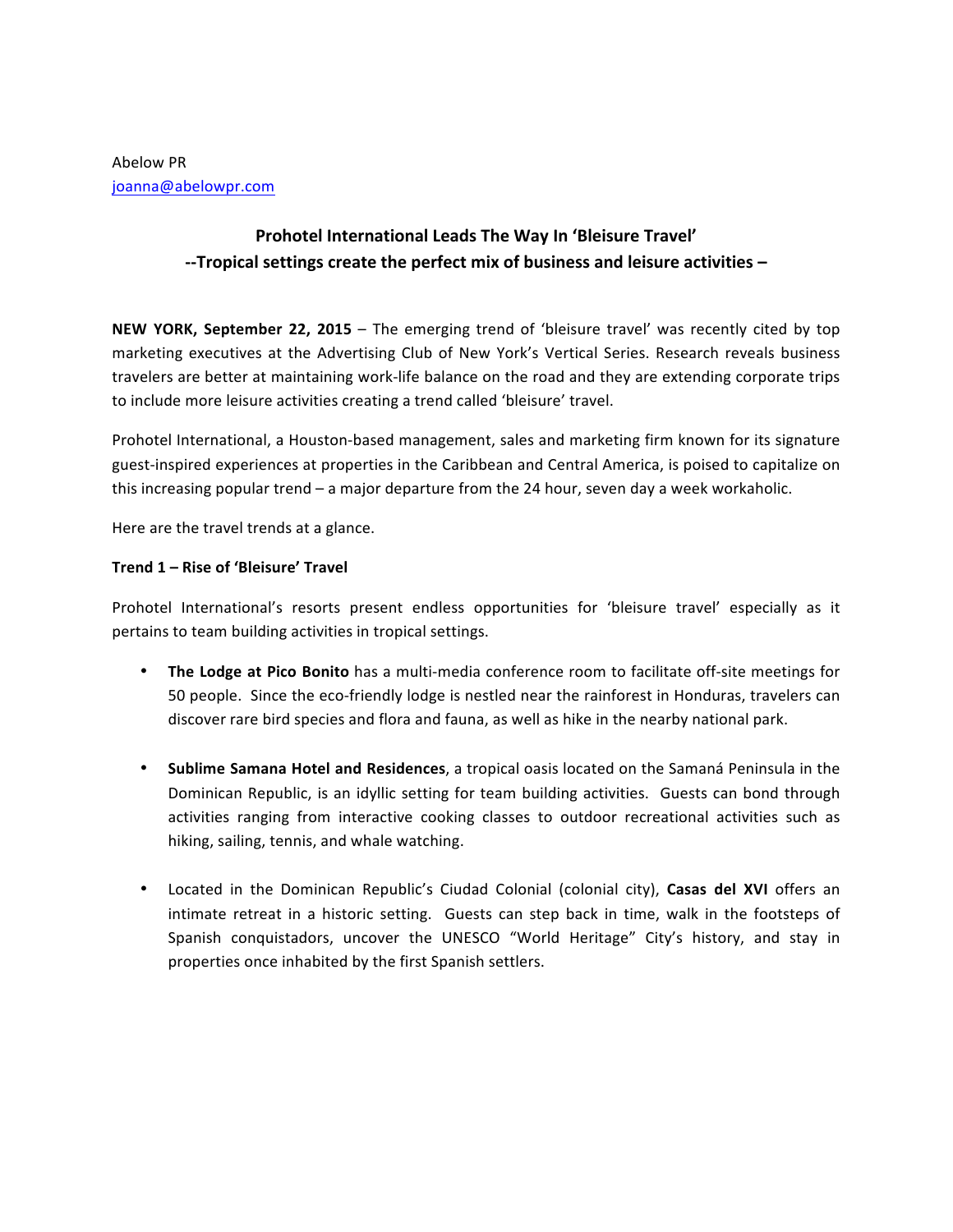### **Trend 2 – Experiential Travel In Nature, History and Culture**

Authentic travel experiences offering immersion in culture, history or nature distinguishes Prohotel International from competitors, make connections with potential customers, and ultimately inspire them to stay at their properties.

Prohotel International spotlights the beauty of the natural surroundings, as well as showcases the unique aspects of the destinations culture and history.

- The Lodge at Pico Bonito in Honduras has a resident bird specialist for guided bird-watching tours to learn about the endangered Honduran emerald hummingbird and tropical birds such as parrots, parakeets, and tangers. The eco-lodge presents endless possibilities for outdoor enthusiasts to hike in a tropical jungle, whitewater raft on a 20-mile river with grade two to four level rapids on the Rio Cangrejal, as well as uncover an archeological ruin dating back to the Mayan civilization in Copán.
- History lovers should head to **Casas del XVI** in Santo Domingo's Ciudad Colonial (historic city) and stay in the recently renovated property to preserve the original architecture. Guests who stay at the Casa de los Mapas (or House of Maps) can actually examine vintage maps once used by the Spanish explorers. Guests can also stay in Casas Macorís, a new addition to the boutique hotel collection, and stay in a former convent with all the modern amenities of a 5-star property.
- Sublime Samana Hotel and Residences, situated in the French-influenced area of Las Terrenas in the Dominican Republic, is a luxurious haven in a tropical setting. Resident chef Cristian Baéz offers interactive cooking classes for food lovers to savor local flavors of the region. Outdoor enthusiasts can hike El Limón Waterfalls, horseback on the beach, snorkel and scuba dive in the crystal clear waters near the hotel. Spa goers can relax, rejuvenate and soothe the senses with body wraps, facials, massages and treatments incorporating organic ingredients coconut, sea salts, honey and chocolate from the area.

### **Trend 3 – Travel is Getting More Mobile**

Research also shows guests are traveling with smartphones making it easy for them to stay connected on the road. The increasing popularity of mobile apps make visitors natural brand ambassadors by helping them to stay connected and share instant updates about their experience with friends and family.

In keeping with this trend, Prohotel International resorts have WiFi access throughout the boutique properties, which are part of the Small Luxury Hotels of The World™ brand. Many of their guests, who come back for repeat stays, often follow them on Facebook, Twitter and Instagram, post comments about their stay and enter to win complimentary trip for two people at The Lodge at Pico Bonito and Sublime Samana.